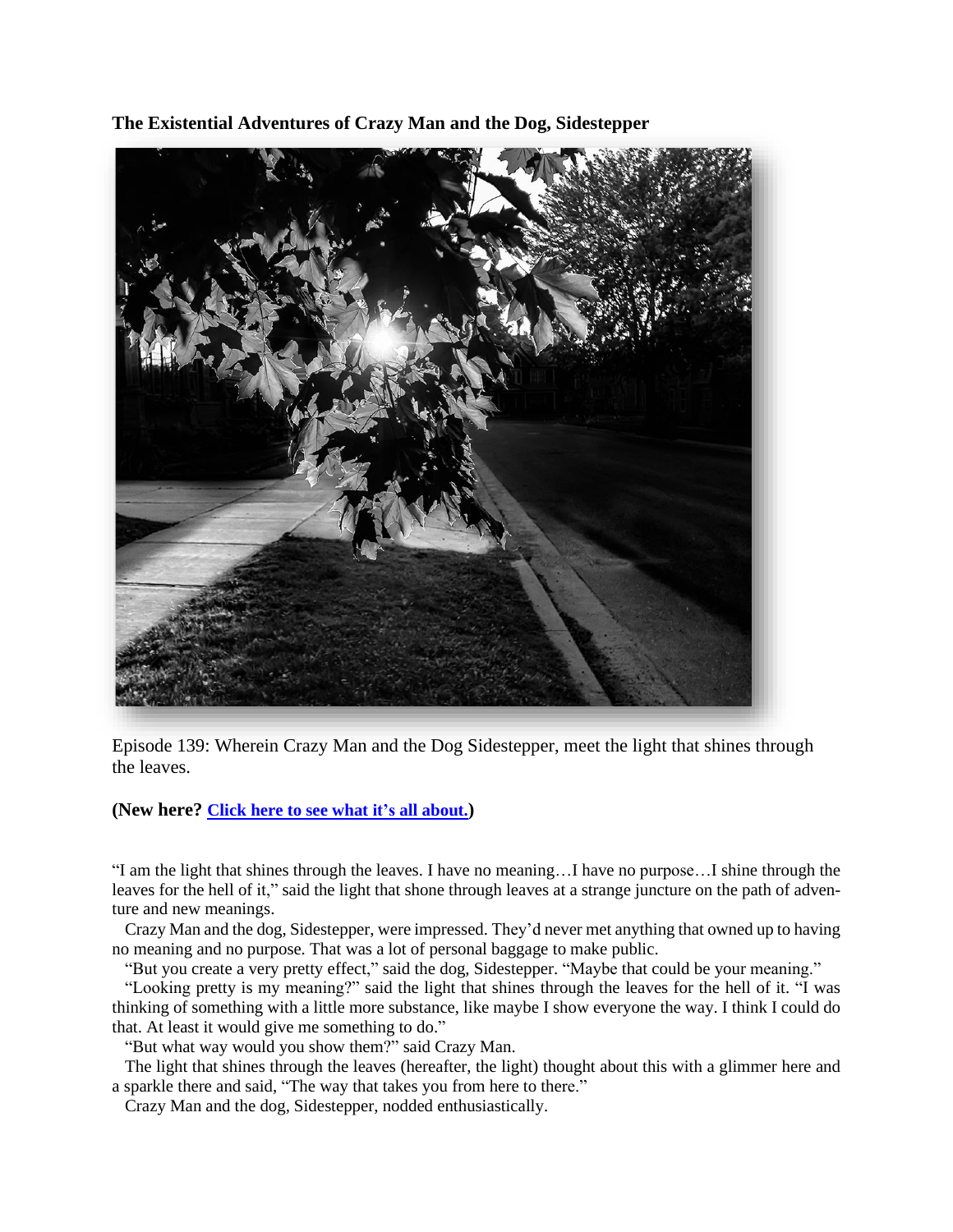"So," said the dog, Sidestepper, "You'd be like the path of adventure and new meanings, taking us from here to there but in a meaningful way."

"That's it," said the light. "How does the path do that? Maybe I could do the same."

Crazy Man and the dog, Sidestepper, pondered this. And pondered some more.

"It's a mystery," said Crazy Man, who immediately wondered what he was talking about.

"What does that mean?" said the light.

"We won't know until we've solved the mystery," said the dog, Sidestepper.

"And how will you solve the mystery?" said the light.

 "By following the path of adventure and new meanings," said the dog, Sidestepper. "And through this we gather meanings and have some really cool adventures."

"But what meanings do you gather?" said the light.

"We won't know until the end of the journey," said Crazy Man, suddenly aware that he still didn't know what he was talking about, but the hell. "That's when we add up all the meanings so that they make sense." "And how long will that take?" said the light.

"When we find my mother and a map to food," said the dog, Sidestepper, hopefully.

 "And when we've had enough time to make sense of this *outside thing*," said Crazy Man, equally hopefully.

"And what does that mean?" said the light.

"We're not sure," said Crazy Man. "The story hasn't gone that far."

"Maybe that's what I can do," said the light. "Maybe I can tell a story."

 "That's a great idea!" said the dog, Sidestepper, and his tiny doggie tail wiggled to show his excitement. "What story will you tell?" said Crazy Man.

 The light thought about this deep into the leaves it shone through. There were so many possibilities, so many stories to tell.

"I'll tell a story about shining through leaves," said the light.

 Crazy Man and the dog, Sidestepper, thought about this from a critical point of view that involved much research and discussion and decided that the light's idea might actually be a good one.

"How will you begin your story?" said Crazy Man.

The light pondered the beginnings of stories and said, "It was a bright and peaceful morning."

Crazy Man and the dog, Sidestepper, took turns pondering story beginnings and nodded their approval.

"And what will happen in your story?" said the dog, Sidestepper. "A story needs action and plot."

"I'll shine through the leaves," said the light.

 The journeying duo thought this was a great plot…so much so that, if Crazy Man had a cute little doggie tail, it would have wagged enthusiastically. "And then?" he said.

The light thought a moment and said, "I'll shine through the leaves some more."

This was met with a little less enthusiasm.

"And then?" said Crazy Man.

 The light grew a little bit brighter and said, "I'll shine *much* brighter…with great emphasis on the much thing. You know, for drama."

 This wasn't going over well with man nor dog. Where was the drama? Where was the conflict and the resolutions that carried the characters through the ups and downs of life and plopped them somewhere where they had to start all over again? And where the hell were the characters?

 At that exact moment…something inevitable happened, something that had been happening for millennia upon millennia. The earth rotated…and the light was no longer shining through the leaves for the hell of it. It was somewhere else.

"Where'd the light go?" said Crazy Man.

 "Somewhere to start a new story I guess," said the dog, Sidestepper. And just then his tiny doggie ears cocked and his body froze…a sign that he was listening to something that Crazy Man wasn't picking up with his big red ears.

"What is it?" he said.

"I thought I heard a distant voice say *come back tomorrow for chapter two*," said the dog, Sidestepper.